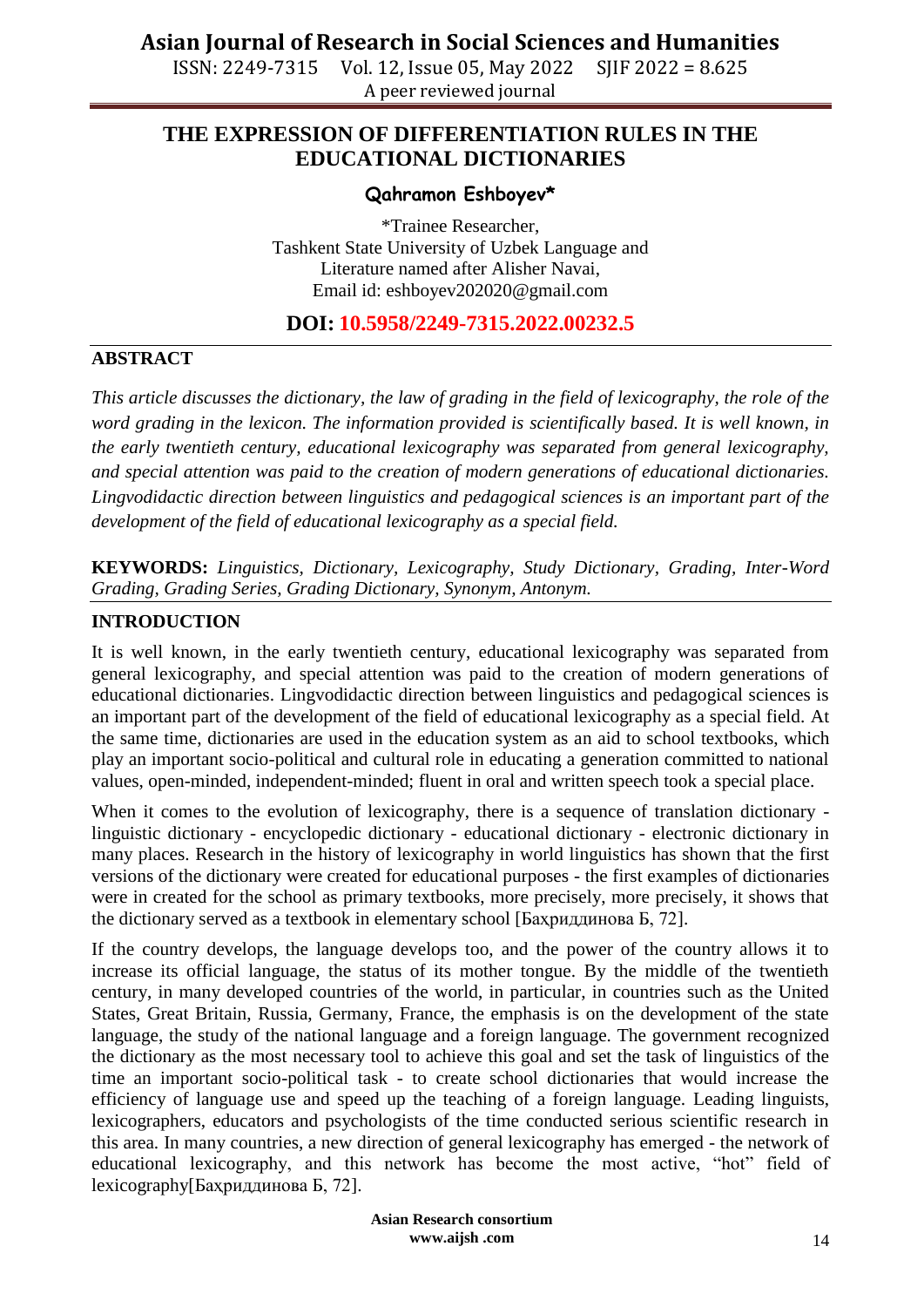ISSN: 2249-7315 Vol. 12, Issue 05, May 2022 SJIF 2022 = 8.625 A peer reviewed journal

As a result of giving Uzbek the status of the state language and gaining national independence, attention is paid to the official language of the state language - Uzbek. The main task of mother tongue education is defined as cultivating a creative thinker. Working with native language textbooks created on a cognitive basis expanded textbook aids and increased the demand for dictionaries and various databases. The term "study dictionary" has appeared in our linguistics. In particular, Professor A. Nurmanov's book "O'zbek tilshunosligi tarixi", published in 2002, summarizes the achievements of Uzbek lexicography, noting that a new branch of Uzbek lexicography - educational lexicography - has been established[Нурмонов А, 232].In the online encyclopedia posted on the social network qomus.info, in the commentary to the term "Lexicography" written by A. Madvaliyev, "educational lexicography (dictionary dedicated to language learning") is mentioned as a type of lexicography [А.Мадвалиев].

It is well known, any dictionary has a purpose in teaching something. However, only dictionaries created directly for the school will be included in the category of textbooks, and they will be based on specific criteria.

**TEXTBOOK** - an independent version of the dictionary in lexicography; is educationally oriented and a learning tool. It is characterized by word structure, word choice criteria, placement of dictionary material, method of presenting and interpreting linguistic information, language of presentation, size, design and other features [М.М. Безруких, 262].

This means that a dictionary is a means of presenting information quickly and easily, which is organized according to certain criteria, meets the educational and methodological requirements, serves to form the communicative competence of the learner.

Today, the dictionary is considered to be a truly anthropocentric dictionary. Educational lexicography, as it is considered, is the study of the history of lexicography, the development of the principle of compiling a lexicography, the definition of the type and type of lexicography, the constant improvement, the most active and young network involved in compiling and preparing a new study dictionary.

Dictionaries differ from general dictionaries not only in size, but also in terms of word selection criteria, polygraphic requirements, design, composition, arrangement of parts of the dictionary. According to B. Bahriddinova, the general structure of the dictionary - mega-structure consists of the following main parts:

1) Access;

- 2) Educational and methodological support;
- 3) Dictionary corpus;

4) Application - rules of use of the dictionary, a list of used abbreviations, basic and auxiliary indicators, and others [Баҳриддинова Б, 35, 58].

Not just a textbook, but any dictionary is a part of a scientific work. In the introductory part of the mega-structure of the textbook, the purpose of the dictionary, the tasks set, the principles underlying the compilation of the dictionary, as well as the dictionary the procedure for using the name is provided. In most academic textbooks for relatively older users - university students, "Introduction" also serves as a methodological guide to the dictionary. That is, this section also provides information, conditional abbreviations, and explanations of lexicographic pomegranates to make the dictionary easier to use. For example, the mega-structure of "O"zbek tili sinonimlarining izohli lug'ati" (O'TSIL) is defined by three parts – the introductory word, the vocabulary, and the index. Since this dictionary is intended for students of higher education institutions of higher education - universities and pedagogical institutes - part of the guide to the introduction and work on the dictionary - teaching aids are combined. Therefore, the introduction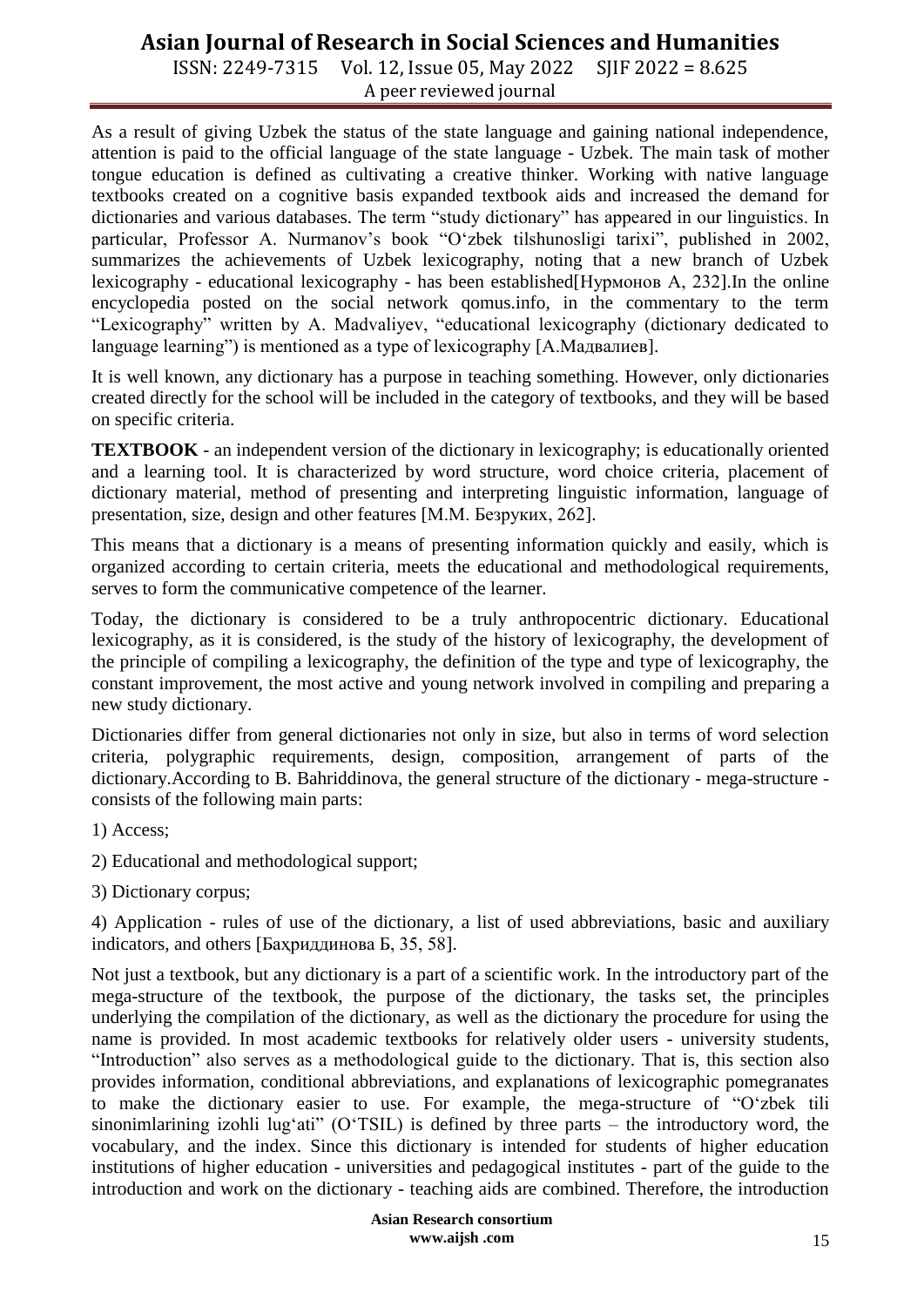ISSN: 2249-7315 Vol. 12, Issue 05, May 2022 SJIF 2022 = 8.625 A peer reviewed journal

provides a brief introduction to synonyms, a synonym series and its structure, the nature of the dictionary, the structure of the dictionary article, work with the dictionary [Ҳожиев А, 3, 6].

Teaching aids are one of the most important features of a dictionary. B. Bahriddinova explains to it: "What is meant by the methodical device of the textbook? It is well-known that in today's world, where the number of sources of information is growing at an unprecedented rate, the ability to quickly and easily find the information you need is one of the most important indicators of a modern person. Tobe able to use a dictionary effectively, a student must be able to work on a dictionary. The educational-methodical device forms the scientific-methodical basis of the educational dictionary, distinguishes it from any small pocket dictionary, reference-dictionaries created for various purposes, the dictionary is used to adapt the maximum extent in the educational process. It includes information about the corpus of the dictionary, the structure of the dictionary article, lexicographic symbolism, as well as exercises and tasks for working with the dictionary [Баҳриддинова Б, 60].

As we mentioned in the previous parts of our work, the semantic similarity of words is called the phenomenon of synonymy, and the semantic opposite is called the phenomenon of antonymy.There is another phenomenon that is semantically reminiscent of the paradigmatic relationship in word lexical meanings, in which words are based on semantic differences. This linguistic phenomenon is called the phenomenon of graduonomy in linguistics. We covered this linguistic phenomenon in detail in the previous sections of our work. As mentioned earlier, synonymy is based on the phenomena of similarity, closeness, or similarity, while graduonymy is based on factors of difference. This means that the phenomena of synonymy and graduonymy are very different. Still, there is a spiritual connection between them. And how does this spiritual relationship manifest itself? In fact, while it is possible to use one contextually in place of another instead of one of the synonyms, this may not be the case for graduonyms based on denotative meanings, but in all cases the degree differences between graduonyms may be strong or weak. In such cases, the similarity in the semantics increases, which leads to a spiritual closeness (not unity, as in synonyms), as a result of which they are able to use one instead of the other due to some contextual factors.

Introduction to the "O'zbek tilining so'zlar darajalanishi o'quv lug'ati" by Sh. Bobojonov and I. Islamov, compiled for school children in the Uzbek language There was talk of necessity. Information about the characteristics of the dictionary, the order of presentation of the dictionary, the differences from other dictionaries of this type, the symbols used in the dictionary: This handbook is a dictionary of Uzbek language grading, in which the grading of words is given in alphabetical order in the form of a graduonymic series without speech examples:

> *Bitter - bitter - sour - sweet - sweet; Previous - present - next; Adoq - waist - head; Guilt – sin – crime* [Ш.Бобожонов, И.Исломов, 9];

Also, until the end of the last century, inter-verbal spiritual relations were limited to synonyms and antonyms. It is explained that such types as hierarchy are defined, this dictionary differs from the previous dictionaries in the formation of the dictionary by distinguishing synonyms from these relations: "The semantic semantic semantics is an inter-lexeme relationship in which the noun and function semantics are the same, the expression semantics are different, and the same object, character, and action are represented. Hierarchies are lexemes in which common noun semantics are the same, but represent different levels of a particular semantics.

It should be noted that the Uzbek word-level dictionary does not fully meet the requirements of the

**Asian Research consortium www.aijsh .com**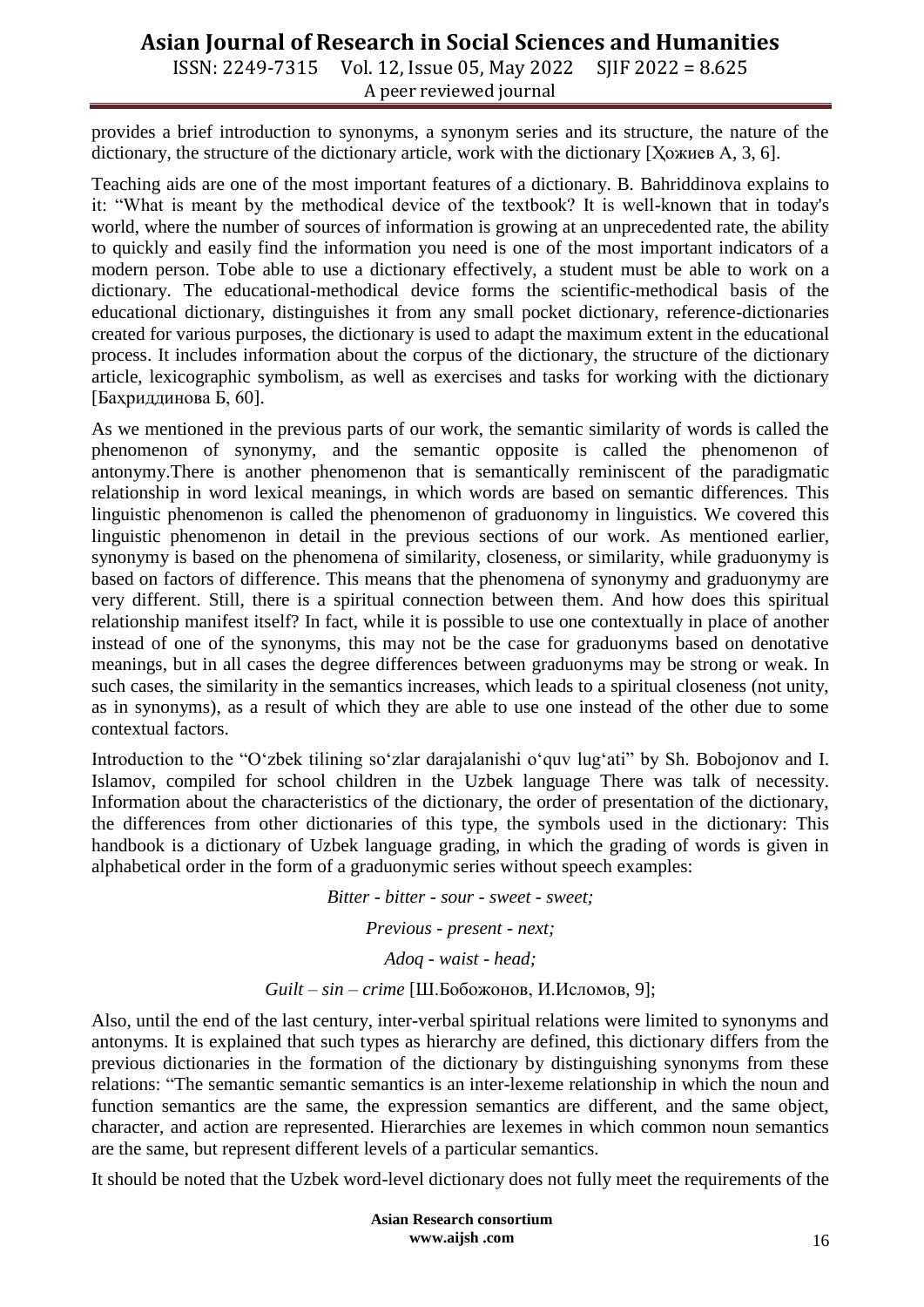ISSN: 2249-7315 Vol. 12, Issue 05, May 2022 SJIF 2022 = 8.625 A peer reviewed journal

educational lexicon. More precisely, in our linguistics the methodological support of such dictionaries is not yet fully developed. The dictionary of word grading of Sh. Bobojonov and I. Islamov, which is recognized as an example of the above-mentioned dictionary of word grading, also does not have a practical guide to help the user to work on a complete dictionary. This, of course, is one of the tasks facing our linguistics in the development of lingvodidactical research and pedagogical lexicography.

The dictionary corpus is a collection of all dictionary articles in the dictionary and is an integral part of the dictionary mega-structure. According to sources, the corpus makes up 90-98% of the dictionary. The corpus of a graduonym dictionary is usually made up of alphabetical rows based on alphabetical order. Graduation dictionary coverage is determined by the number of rows, not words. Each graduonomic series is equivalent to a separate dictionary article and is based on several internal devices. A dictionary articles is the basic structure of a dictionary, and its building components vary depending on the type of dictionary. It is usually found in annotated dictionaries. In modern educational graduonomic dictionaries, a dictionary article consists of the following components: 1) a series of graduonyms; 2) general description of the series, lexicographic comment; 3) illustrative material.

Graduonymic series (hierarchical series, graduonomic paradigm, hierarchical paradigm) is a series arranged on the basis of the interrelationships of at least three hierarchical units. A hierarchical sequence is a lexical and phraseological graduonymic sequence whose location is based on the level of application and methodological subtleties.

In a graduonymic line, the dominant line is at the beginning of the line, and the alphabetical order of the line is determined by it:

*SILENT, RESERVED, SELF-CONTAINED, INCOMMUNICATIVE* Very little talk, very little interference: **Reserved**, **self-contained** has a stronger negative sign. **Incommunicative** has a saying, "Speak no secret, and find what's inside me". Apparently, the paradigm of grading silent reserved – self-contained - incommunicative is based on the semantics of "negative color". In the lexeme silent of the row, this meaning is not defined (neutral), and in the lexemes reserved, selfcontained, the negative color is more strongly expressed. Incommunicative has reached the level of "find what's inside me" [Ш.Бобожонов, И.Исломов, 18]. Accordingly, the lexeme silent at the beginning of the line is the basis for determining the position of the paradigm in the dictionary.

The authors of the book "O"zbek tili sistem leksikologiyasi asoslari" focus on the following features of dominance:

1) The content is poorer and superficial than that of all other synonyms in the series;

2) The scope and amount of application is wider and more extensive than other synonyms;

3) Be able to replace all words in their meaning group at any time at the request of the speech condition;

4) Be able to express additional semantic semantics of lexemes in a row by certain additional means;

5) Most importantly, to a lexical paradigm that is greater than semantics - the inclusion of only the dominant lexeme in the same semantic sequence in the content groups of lexemes [МенглиевБ.Р, 166].

It is well known, the graduonymic paradigm is always open. Therefore, the dictionary of graduonim dictionaries from time to time - graduonymic series, firstly, on the basis of the requirements of the period, speech, social demand, free from unnecessary consumption and enriched with new ones, and secondly, the units of speech, phrases, types of independent lexeme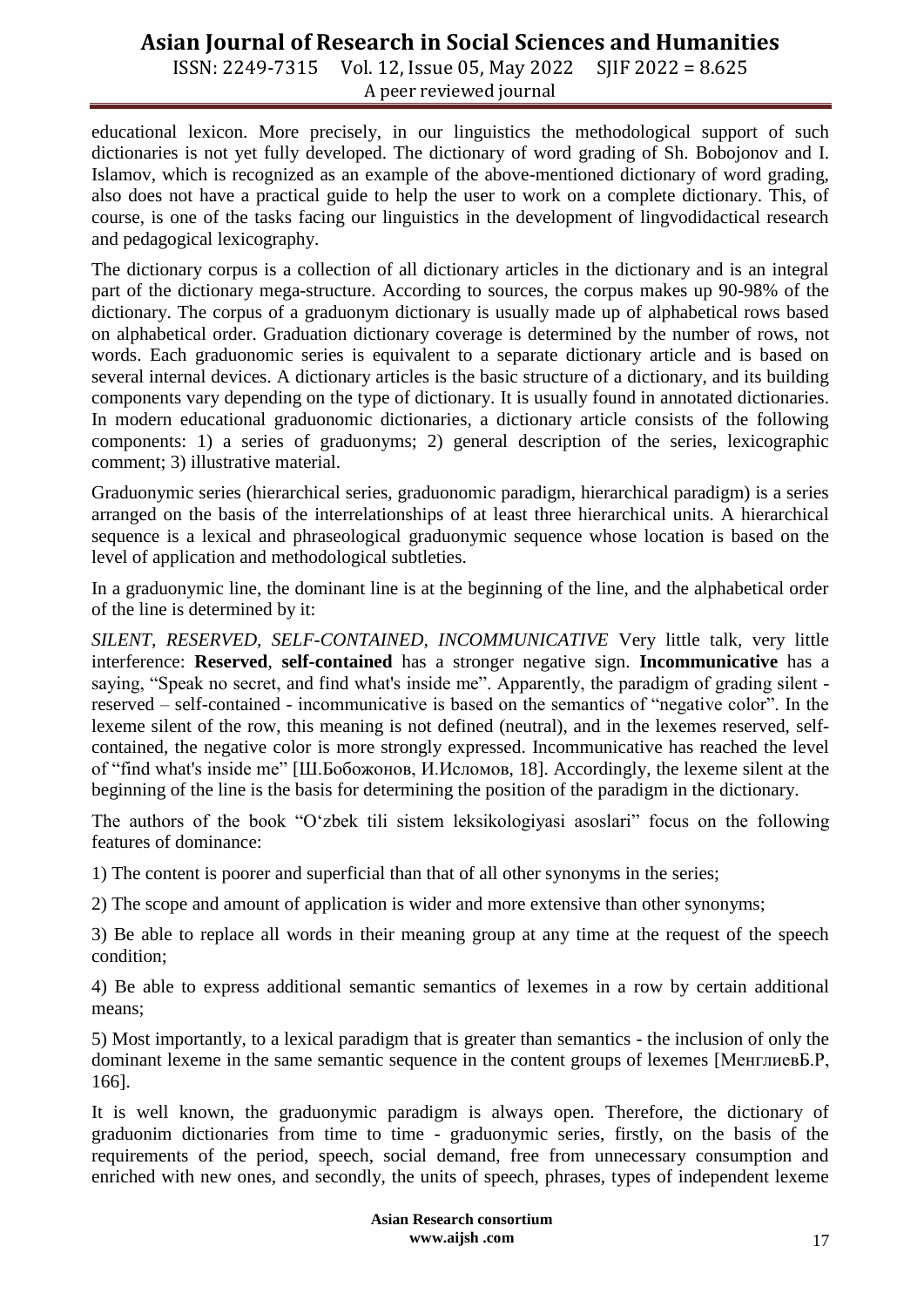ISSN: 2249-7315 Vol. 12, Issue 05, May 2022 SJIF 2022 = 8.625 A peer reviewed journal

semantics the word, the phrase, is connected with the figurative meanings of speech, and expands its range by means of speech hierarchy (contextual synonym).

A general lexicographical interpretation of a graduonymic sequence is a general interpretation specific to all lexemes in a ranking series. In dictionaries, this section is usually not very large. Basically, the dominant name semaphore is given. For example:

### **ABZAS** - **INDITION** - **RED LINE**

Indent right at the beginning of the first line of some piece of text.

• Write from a paragraph, from a red line; indent [ГайбарянО.Е, 74].

Depending on the age of the dictionary user, the semantics of each lexeme listed in the comment may be interpreted separately. In particular, in the OTSDL, this dictionary is a separate component of the article. For example:

*DIRTY, FOUL, GRIBBY, GRIMY, MUCKY, UNPIRE, UNFAIR*

The purity is gone, the reflection of the clean. Dirty has a broad concept and can be applied to anything that is not clean. The words foul and gribby are applied to things, people and their clothes. Grimy is mainly used for clothes and for the stingy. Unpire is applied to the ground [Ш.Бобожонов, И.Исломов, 18].

In this dictionary article, the general commentary section "Purity is gone, the reflection of purity", "Dirty has a broad concept and can be applied to anything impure, to the situation" of the dominant, "Foul, gribby applies to the thing, the person and his clothing. Grimy is mainly applied to clothes and mucky to people. Unpire is applied to a place.

Illustrative material is an important part of grading dictionaries, showing how each lexeme in a row occurs in a speech environment. The following illustrative material is attached to the above dirty, foul, gribby, grimy, mucky, unpire, unfair graduonymic paradigm:

Although this wide street, which stretches from north to south, was paved with stones, its edges were as rough, dusty, and dirty as the streets of Karabulak (M. Ismaili). He stopped and picked up a skinny, dirty puppy and came out after everyone (Oybek). The people walking in the market are citizens, dirty, gribby, foul (Oybek). What is the need to lie down in a loose place when there is a ready place (H.Shams). Gribby is carrying a kitten, wow! (S. Anorboyev). In Uvada, a warm grimy coat, a humor of a chilvir belt (A.Qahhor). While alone in the store, the traveler thought that he had to do something in the morning to feed himself and Unsin (Oybek). You are right, Azimjan. But since I came back from there, my heart has been pounding like a man who has conquered something unclean (A. Mukhtor) [ҲожиевА, 109,110].

For the time being, we will limit ourselves to this, as the problem of selecting illustrative examples for ranking dictionaries will be covered in the next chapter of our work.

As well as, in recent years, the general structure of educational dictionaries has been improving due to the authors' experience in compiling a dictionary, whether the dictionary is an electronic or printed dictionary, and other factors. Z. Rajabova, who conducted research on educational phraseological dictionaries, said that the mega-structure of the educational dictionary is "1) introduction; 2) Teaching aids such as "How to use the dictionary?", "Instructions for using the dictionary", "Instructions for working with the dictionary"; 3) conditional abbreviations used in the dictionary and their interpretation; 4) dictionary corpus, ie dictionary; 5) applications. He notes that the overall structure is enriched with several parametric parts based on existing lexicographic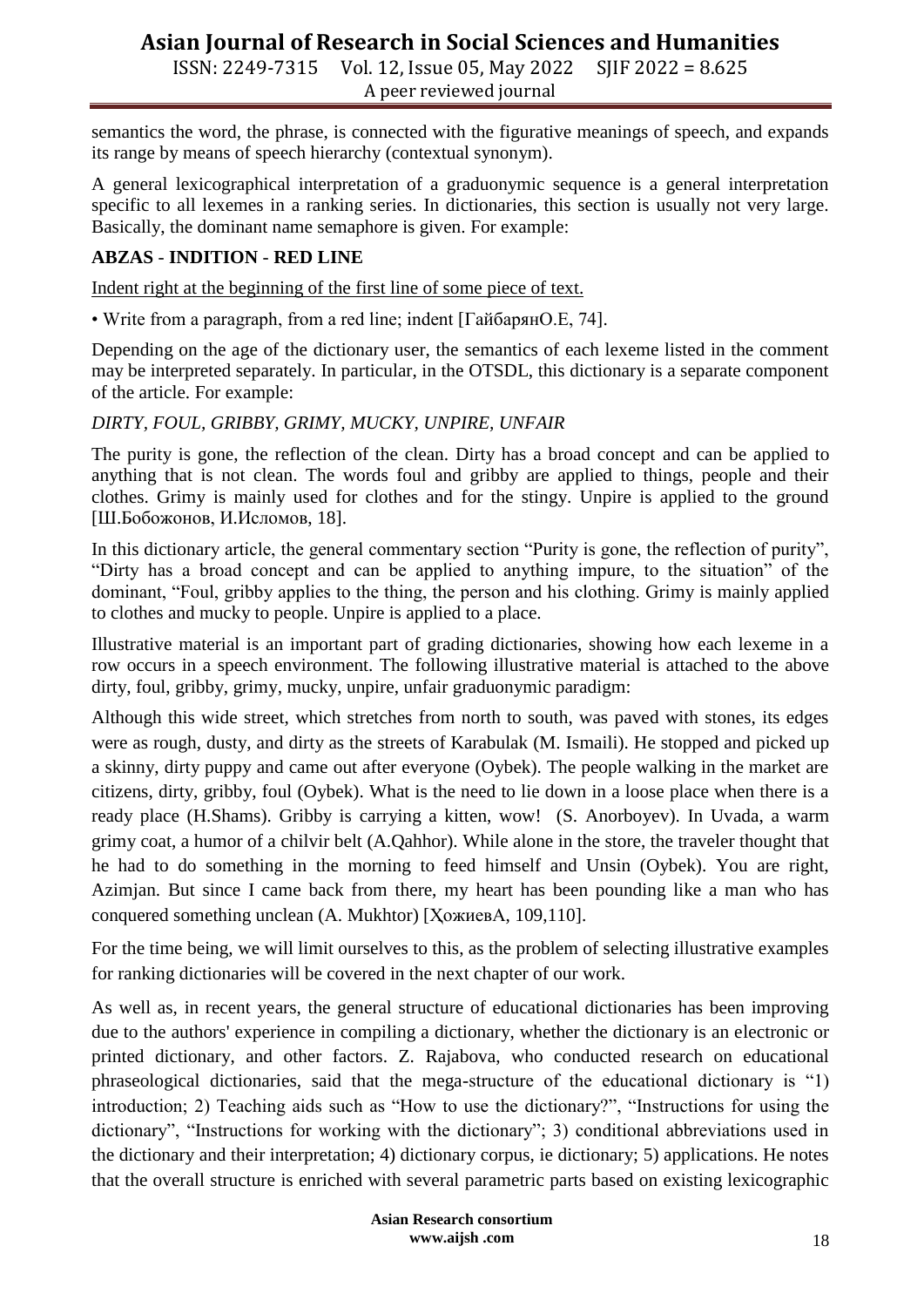ISSN: 2249-7315 Vol. 12, Issue 05, May 2022 SJIF 2022 = 8.625 A peer reviewed journal

traditions, as well as new parts based on innovative methods of presenting lexical units for lexical study [РажабоваЗ.И, 145].

Typically, keywords in the graduonomic row are capitalized in black, while other words are lowercase and plain in the index. Next to it (after the hyphen) is the first word of the graduonymic line with the capital letter:

## **POOR**

*Poor - impecunious - indigent - beggar*

### **HANDSOME**

*Handsome - attractive - beautiful - cute - bonny* [Ш.Бобожонов,И.Исломов, 19]

This means that a word-level dictionary mega-structure should consist of the following components:

- Entrance;
- Teaching aids (instructions for using the dictionary)
- Corps consisting of a series of degrees;
- Alphabetical list of ranking words consists of indicators.

The body is made up of graduonomic rows, which make up the macro structure of the dictionary, and each graduonomic row is equal to a separate dictionary article, making up the microstructure of the dictionary.The dictionary article, in turn, is a separate system - a hierarchy, a general description of the series, a lexicographical interpretation of each graduation lexeme in the series, and a structure of illustrative material. The location of the graduonyms is based on the semantics of the graduonyms, the period of application, the scope of application, the level of consumption, the methodological color, and so on.

#### **REFERENCES**

- **1.** Баҳриддинова Б. Ўзбекистонда ўқув луғатчилиги: лингвистик асослари, тарихи ва истиқболлариФилол.фан. док. дисс. – Самарқанд. 2020. 266 б.
- **2.** Гайбарян О.Е. Учебный словарь синонимов русского языка. –Москва: [Феникс,](https://www.labirint.ru/pubhouse/539/) 2011. С. 74
- **3.** МенглиевБ.Р. Ҳозиргиўзбектили. Дарслик. Тошкент: Тафаккурбўстони, 2018. 200 б.
- **4.** Нурмонов А. Ўзбек тилшунослиги тарихи: Олий ўқув юртлари ўзбек филологияси факультетларининг талабалари учун ўқув қўлланма / Масъул муҳаррир: А.Рустамов. − Т.: "Ўзбекистон", 2002. 232 б.
- **5.** Онлайн энциклопедия. Лексикография. А.Мадвалиев. [https://qomus.info/encyclopedia/cat](https://qomus.info/encyclopedia/cat-l/leksikografiya-uz/)[l/leksikografiya-uz/](https://qomus.info/encyclopedia/cat-l/leksikografiya-uz/)
- **6.** Педагогический энциклопедический словарь / Редкол.: М.М. Безруких, В.А. Болотов, Л.С. Глебова и др.; Гл. ред. Б.М. Бим-Бад. – М.: Большая Российская энциклопедия, 2002. – 528 с. С.262.